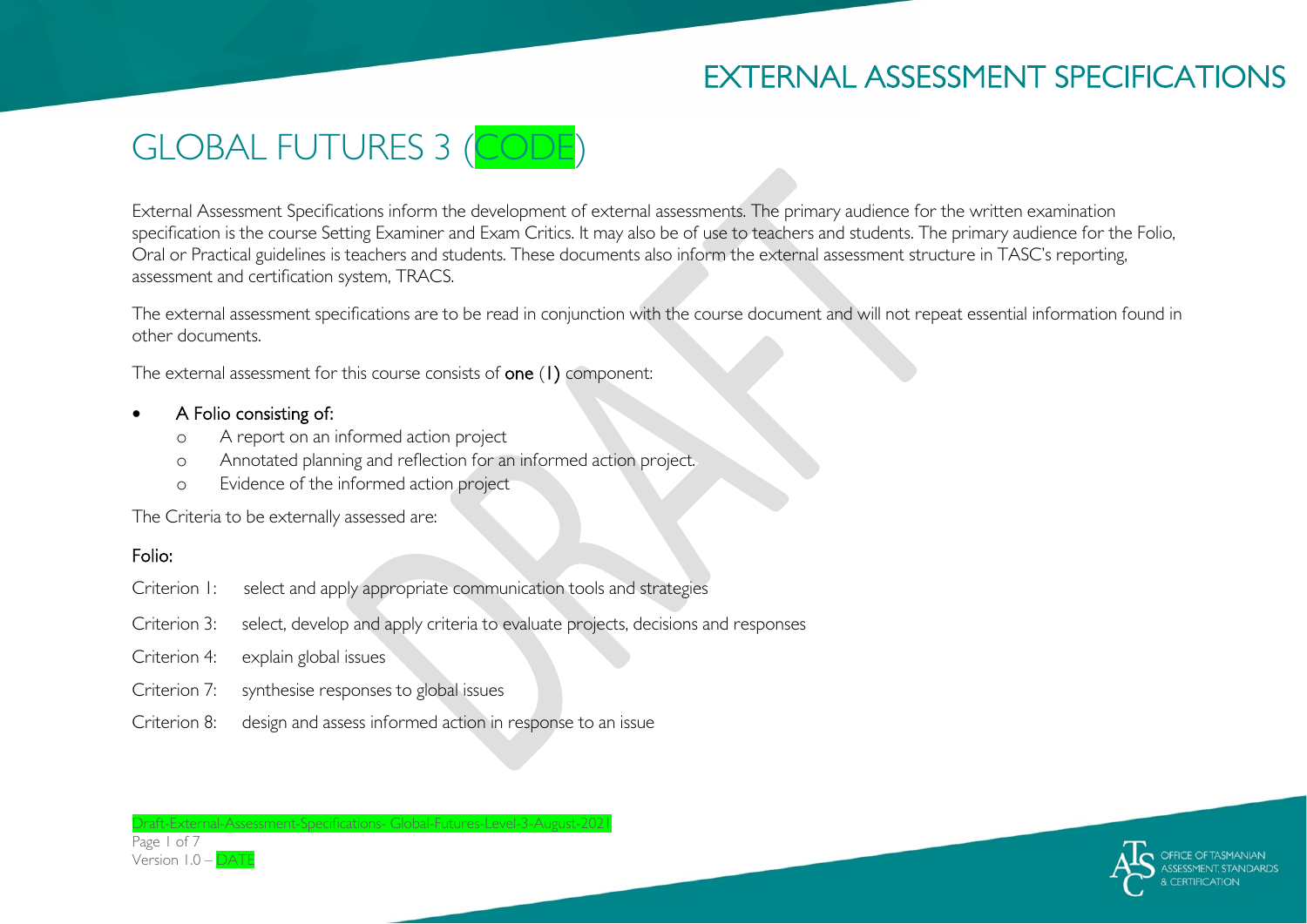# EXTERNAL ASSESSMENT SPECIFICATIONS

#### Folio Components **Report** Report Annotated planning Report Annotated planning Criterion/Criteria Criterion I Criterion 3 Criterion 4 Criterion 7 Criterion 8 Criterion I Criterion 3 Criterion 8 Examinable elements Criterion 1: All elements Criterion 3: All elements Criterion 4: Elements 2 and 4 Criterion 7: Elements 1 and 3 Criterion 8: Element 3 Criterion 1: Elements 1 and 3 Criterion 3: Element 1 Criterion 8: Elements 1 and 2 Course coverage All modules All modules All module 3 Prescribed texts coverage  $n/a$  n/a Response format Nord processed report Nultimodal or word processed product Number and nature of components 8 components • An outline of the issue and goals concerned • A rationale for the project • Actions linked to goals • Evidence supporting decisions about goals, specific targets and actions • Evaluation of the project according to success criteria One component - Annotated Planning

### FOLIO STRUCTURE

TASC Teal - A4 Landscape (header first page) Page 2 of 7 Version 1.0 – 30 April 2021

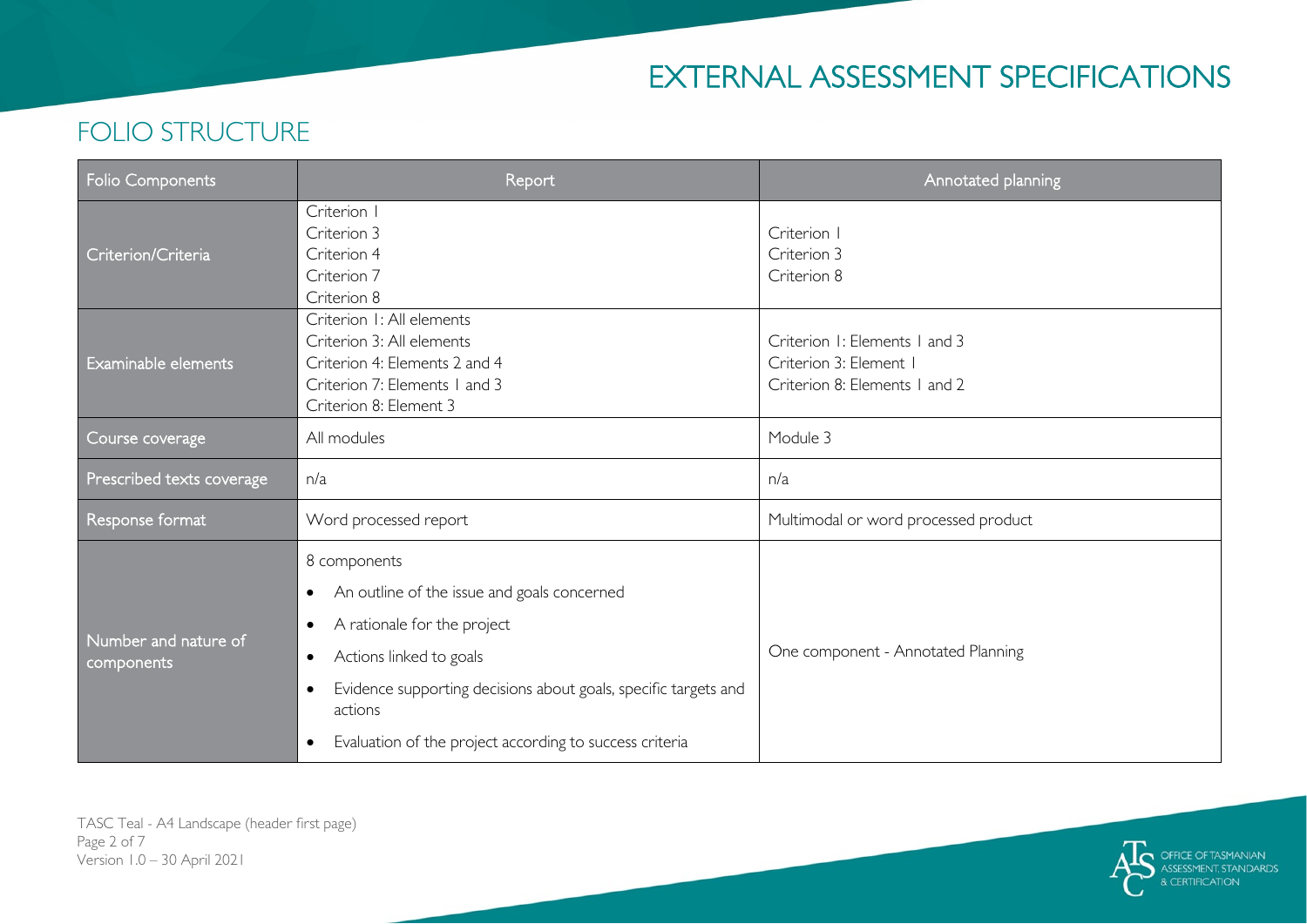|                          | A prognosis<br>$\bullet$<br>A bibliography<br>Evidence of the informed action project                                                                                           |                                                                                                      |
|--------------------------|---------------------------------------------------------------------------------------------------------------------------------------------------------------------------------|------------------------------------------------------------------------------------------------------|
| Compulsory or optional   | All components are compulsory.                                                                                                                                                  |                                                                                                      |
| Total time allocation    | Researching, planning and actioning the project should be between 25 and 40 hours.                                                                                              |                                                                                                      |
| Total word count         | The report will be between 4200 and 5600 words, not including<br>annotated planning and evidence.<br>An audio-visual or multi-modal report will be between 8 and 12<br>minutes. | There is no allocated word count for the other sections of the<br>annotated planning.                |
| Mark / Rating allocation | Extended ratings of:<br>A+, A, AB+, B, B-C+, C, C-t+, t, t- or z for each Criteria 1,<br>3, 4, 7 and 8                                                                          | Extended ratings of:<br>A+, A, AB+, B, B-C+, C, C-t+, t, t- or z for each Criteria 1,<br>$3$ and $8$ |
| Mark / Rating reasoning  | Alpha marking is appropriate for the qualitative nature of the<br>course                                                                                                        | Alpha marking is appropriate for the qualitative nature of the<br>course                             |



Draft-External-Assessment-Specifications- Global-Futures-Level-3-August-2021 Page 3 of 7 Version 1.0 – DATE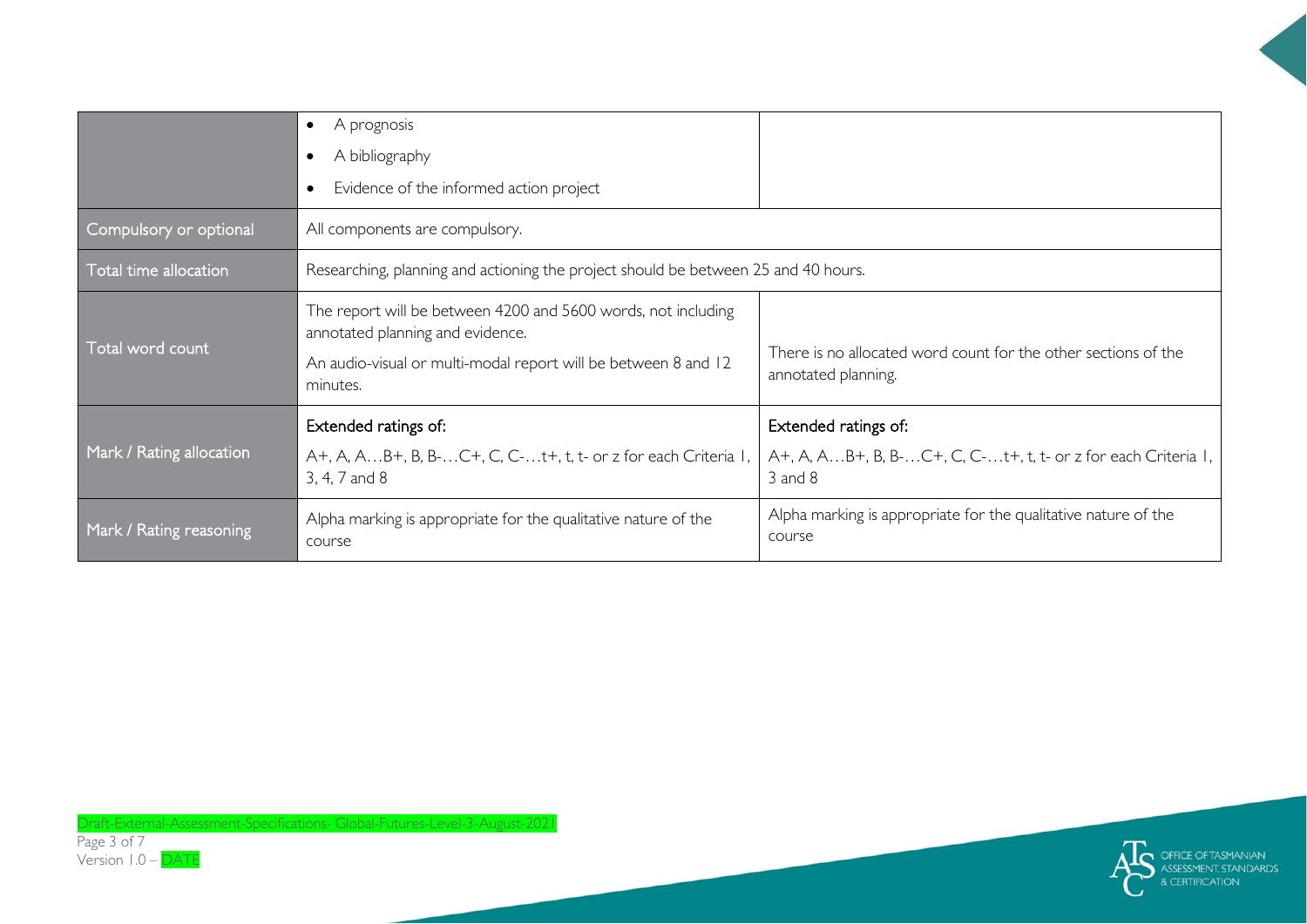

# FOLIO GUIDELINES

These guidelines provide comprehensive details for students, teachers and markers about what component/s form the external assessment for this course.

The TASC Frequently Asked Questions – Externally Assessed Folios provides general information for all students and teachers about externally assessed Folios, including a how-to guide for submitting Folios and a link to the TASC Academic Integrity Guide.

The course Assessment Report available under the *Supporting Documents* section of the **<CODE>** course page addresses issues, strengths and weaknesses about the previous year's assessment of the Folio and should be read in conjunction with the guidelines.

Markers will use marking guidelines to mark the Folio. TASC would strongly encourage teachers to use the marking guidelines to assess the projects internally.

#### The final Folio must be electronically submitted by the student to their teacher for external assessment by the *due to teacher date* published on the **TASC website** each year.

The teacher cannot extend the published *due to teacher date*, however, they may set an earlier deadline for the purpose of internal assessment.

# ADVICE TO STUDENTS

You are required to submit a Folio of your work consisting of:

- 1. A report on an informed action project
- 2. Annotated planning, reflection and evaluation of the informed action project.

TASC will assess the Folio to determine the course external assessment rating for Criteria 1, 3, 4, 7 and 8. If you do not submit a Folio you cannot achieve more than a Preliminary Achievement (PA) for this course.

## Report

The report on the informed action project will consist of six sub-components (with a rough word length guide). At least two out of components 1, 2 and 5 must be in extended written form.

- 1. An outline of the issue and goals concerned in outlining the issue and the relevant Sustainable Development Goal(s) the major emphasis should be on explanation and linking the nature of the issue and goal(s) to the change that the project is aiming for. Learners should take the opportunity to explain the need for the change they are seeking through the project. (600 – 1000 words)
- 2. A rationale for the project the rationale for the project should explain what the project intends to achieve, how and why. A quality rationale would dig down to the level of the strategies adopted in the project and their intended influence on the outcomes. (800 – 1200 words)
- 3. Actions linked to targets this sub-component may be presented discretely in its own section of the report and/or be included where relevant throughout the report. Actions may include

 $G$ lobal-Eutures-Level-3-August-2021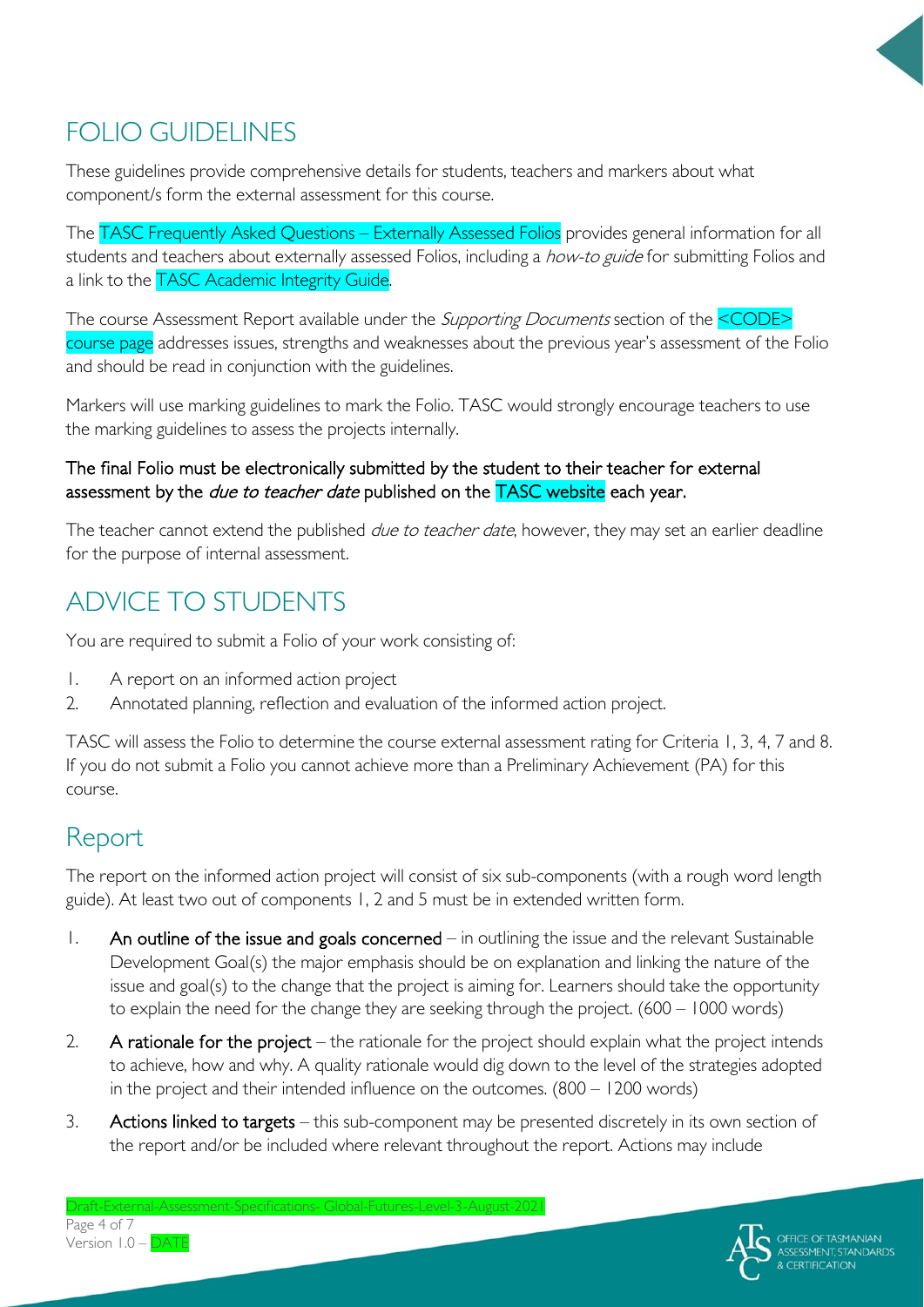qualitative and/or quantitative targets presented in the form of anecdote or data. (approx. 400 words or equivalent)

- 4. Evidence supporting decisions about goals, specific targets and actions this sub-component may be presented discretely in its own section of the report and/or be included where relevant throughout the report. Evidence may be qualitative and/or quantitative and can be presented in the form of anecdote or data. (300 – 400 words or data or equivalent)
- 5. Evaluation of the project according to success criteria the evaluation sub-component of the project should include a brief explanation of the success criteria, plus a more extensive evaluation. The evaluation will include an objective or factual element and a subjective reflective element. (600 – 1000 words)
- 6. A prognosis the prognosis should involve projection regarding the Sustainable Development Goal and the personal future of the learner. "What now?" or "where to from here" might be useful guiding questions.  $(300 - 400$  words or equivalent)
- 7. A bibliography
- 8. Evidence of the informed action project the evidence will be visual, and may be annotated or accompanied by brief explanation (maximum 200 words). The evidence will be sufficient to establish that the informed action project took place as reported, and may be referred to in the report.

The report component of the Folio will be assessed against criteria 1, 3, 4, 7 and 8.

## Annotated Planning

Planning for the informed action project should clearly show:

- a full schedule for the project
- a list of resources for the project, including human resource and equipment
- a list of relevant consultation, approvals and permissions for the project including copies of any approvals or permissions.

Annotation should clearly show:

- where adjustments to planning were required and why they were required
- where targets or strategies were amended and why
- an extended written narrative attached to the planning to:
	- explain the use and purpose of resources
	- outline consultation and any necessary approvals or permissions, and
	- describe and explain adjustments or amendments made to planning, targets and strategies.

The extended narrative will be approximately 1000 words (word processed).

The annotated planning for the informed action project will be assessed against criteria 1, 3, 7 and 8.



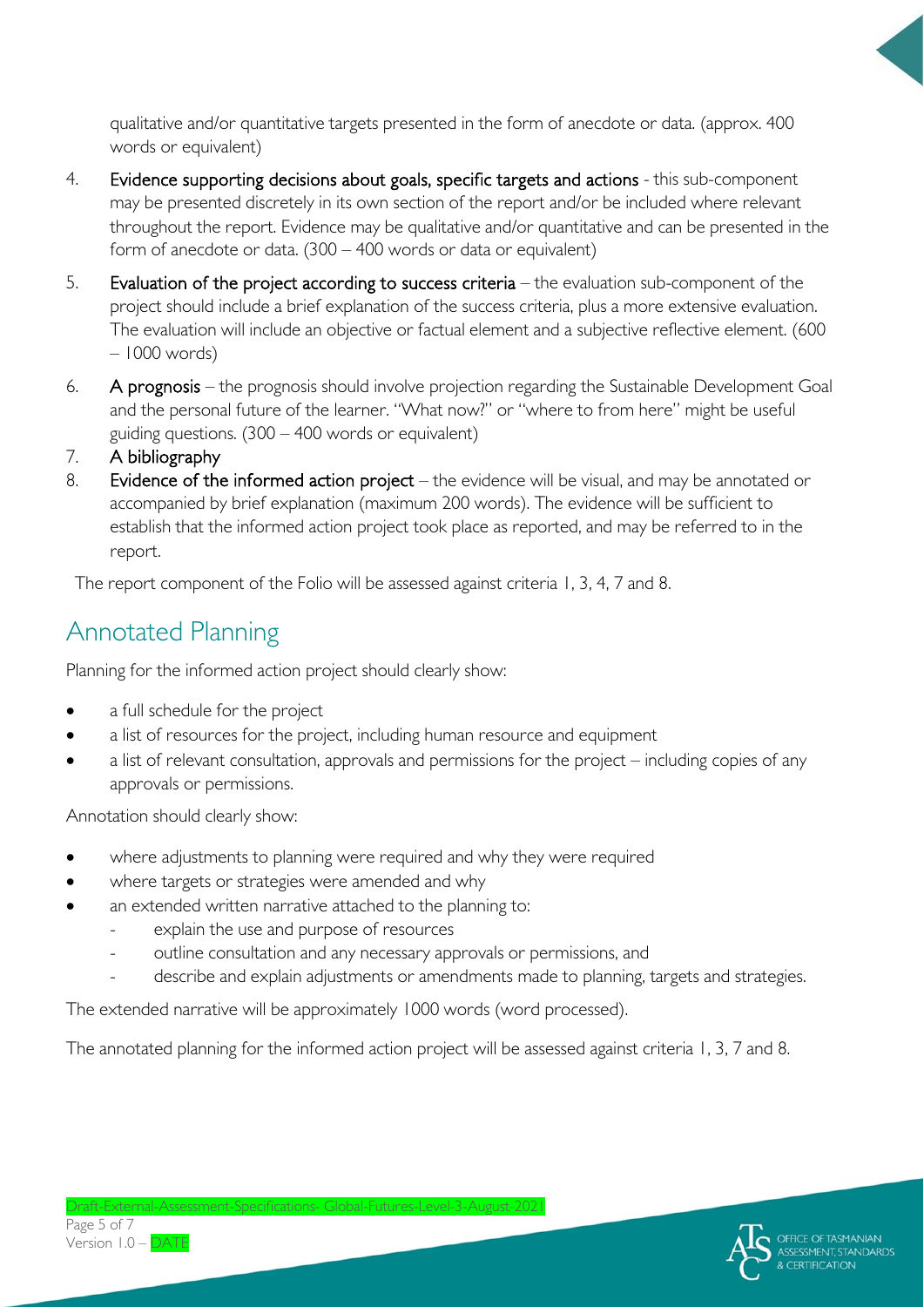

## Declaration Form

Students must complete and submit the Student Folio Declaration available on the TASC website for teachers before the Folio is submitted. Teachers will hold the declaration and will be asked to provide to TASC if required.

The Folio must be submitted via TRACS. All components of the of the Folio will submitted as one complete document.

## Folio length and word count

The Folio will be between 4200 – 5600 words (word processed) or equivalent, not including annotated planning and evidence.

## Presentation of Folio

The Folio must be submitted electronically to your teacher. See the document "How To Submit Your Folio" on the TASC website.

When presenting your Folio, the following points must be noted:

- You are expected to provide a reworked, and polished, word-processed product. Your teacher is required to see all versions of your work, so it is essential to 'Save as' each time you produce a new draft of your work. The best way to protect yourself from technological failure is to make a hard copy of each draft. No allowances can be made for technological failures including software and hardware malfunctions.
- Proofreading and editing are an essential part of the process. Careful attention needs to be given to correct spelling of all proper nouns, including titles, etc.
- Your Folio must use 1.5 spacing only. This makes it easier for examiners to read your work on the electronic devices. Use a clear size 12 font such as Palatino, Baskerville, Calibri, Helvetica or Gill Sans MT.
- Your candidate number should appear on every page as a header.
- Every page must be paginated.
- Borders, decorations and "project" style covers do not add to the textual integrity of the Folio and must not be used. Cover pages for each different component of the Folio must not be used.
- Do not include your name, the name of your teacher or your school/college in any part.

## **Referencing**

- You must consistently use a single referencing system in all components of your Folio.
- Refer to [Academic Integrity information o](https://www.tasc.tas.gov.au/students/academic-integrity/?highlight=academic%20integrity)n the TASC website for information about referencing styles, frequently asked questions and tips and hints for correct referencing.
- A detailed list of the Works Cited must be shown in the Bibliography.